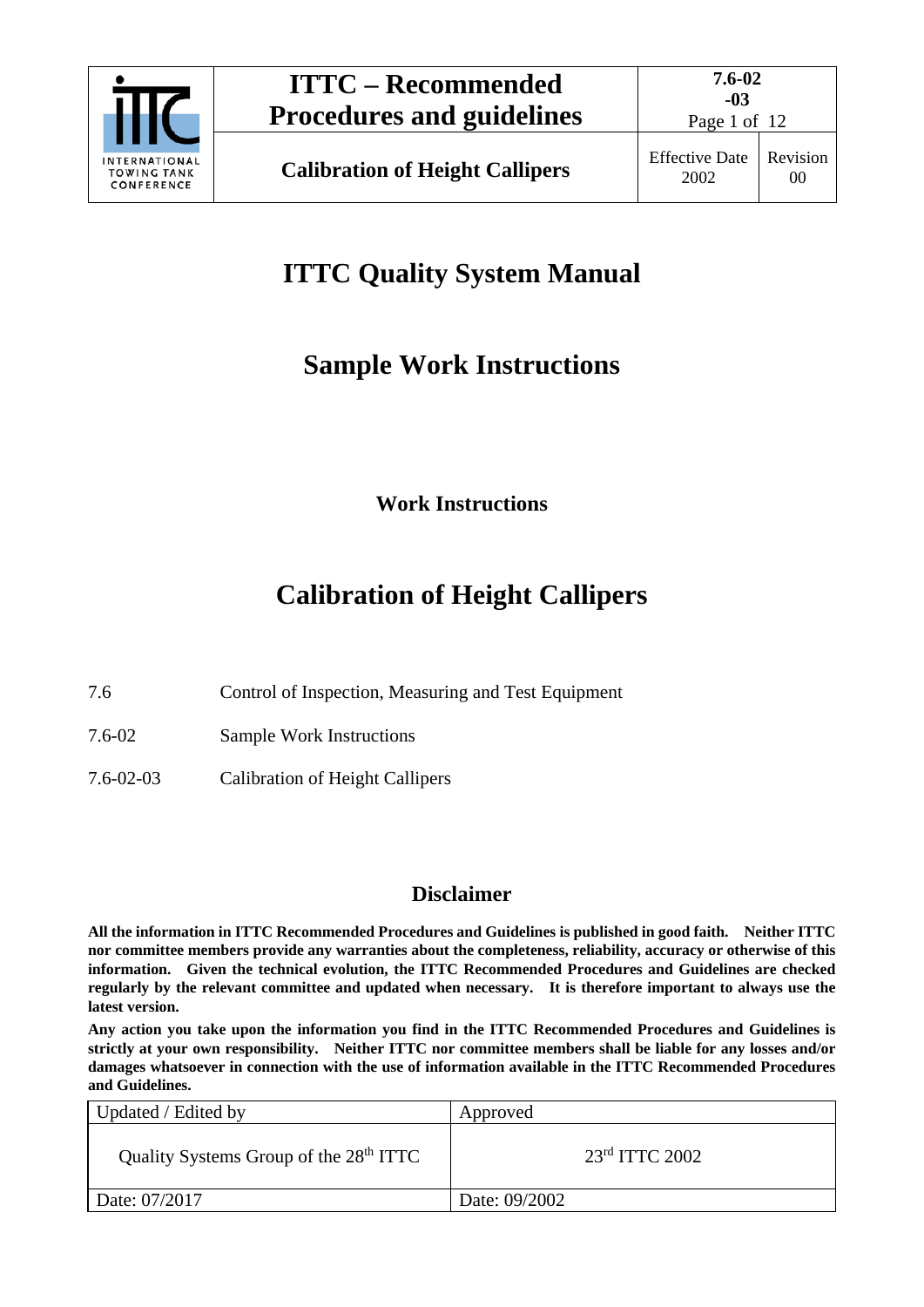

Page 2 of 12

**Calibration of Height Callipers** Effective Date

# **Table of Contents**

| 1.  |       |                                                                |
|-----|-------|----------------------------------------------------------------|
| 2.  |       |                                                                |
| 3.  |       | <b>SUBJECT AND CONDITION OF</b>                                |
|     | 3.1.1 | Calibration Conditions 4                                       |
|     | 3.1.2 | Time of the temperature balance                                |
|     |       | during the calibration4                                        |
| 4.  |       | <b>TECHNICAL REQUIREMENTS AND</b>                              |
| 4.1 |       |                                                                |
|     | 4.1.1 |                                                                |
|     |       |                                                                |
|     |       | <b>4.2 RELATIONSHIP AMONG PARTS7</b>                           |
|     |       |                                                                |
|     |       | 4.2.2 Calibration Method7                                      |
| 4.3 |       | <b>MUTUAL POSITIONS AMONG</b>                                  |
|     |       |                                                                |
|     |       |                                                                |
|     |       |                                                                |
|     |       | <b>4.4 SCALE MARK WIDTH AND</b>                                |
|     |       |                                                                |
|     |       |                                                                |
|     |       |                                                                |
|     |       | <b>4.5 SURFACE ROUGHNESS OF FOOT</b>                           |
|     |       | <b>MEASURING PLANE AND</b><br><b>FOUNDATION WORKING PLANE8</b> |
|     |       |                                                                |

|     | <b>4.6 CUTTING EDGE THICKNESS OF</b>   |
|-----|----------------------------------------|
|     | <b>LINING MEASURING FOOT  8</b>        |
|     |                                        |
|     |                                        |
| 4.7 | <b>FLATNESS OF THE FOOT</b>            |
|     | <b>MEASURING PLANE AND THE</b>         |
|     | <b>FOUNDATION WORKING PLANE.8</b>      |
|     |                                        |
|     |                                        |
| 4.8 | <b>SIZE TOLERANCE BETWEEN TWO</b>      |
|     | <b>MEASURING PLANES OF HEIGHT</b>      |
|     |                                        |
|     |                                        |
|     |                                        |
| 4.9 | <b>PARALLELISM OF FOOT</b>             |
|     | <b>MEASURING PLANE AGAINST</b>         |
|     | <b>FOUNDATION WORKING PLANE</b>        |
|     | <b>AT SAME FLAT SURFACE 9</b>          |
|     |                                        |
|     |                                        |
|     | <b>4.10 CORRECTNESS OF ZERO</b>        |
|     |                                        |
|     |                                        |
|     | 4.10.2 Calibration Method  10          |
|     | <b>4.11 TOLERANCE OF INDICATION 10</b> |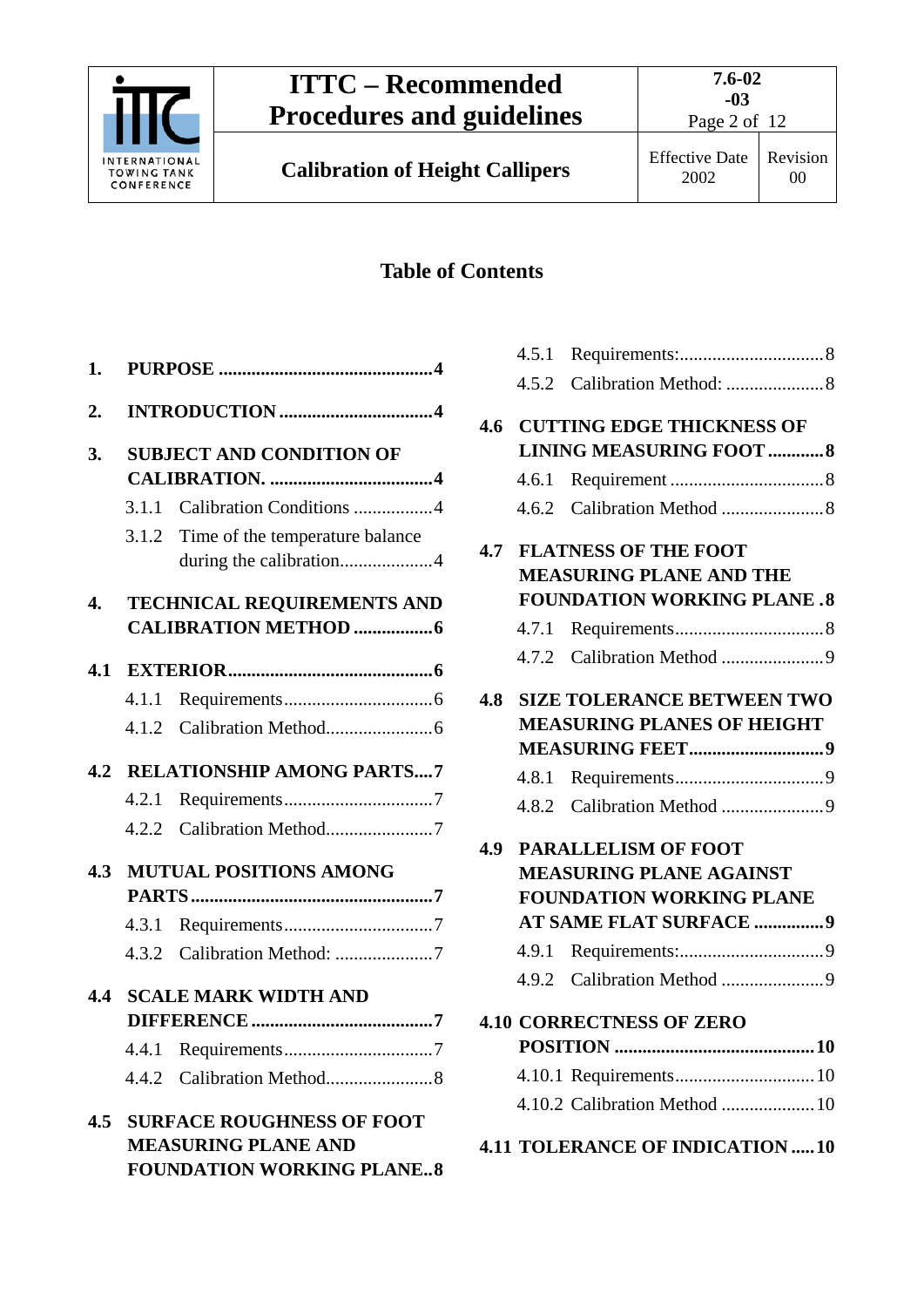

**Calibration of Height Callipers** Effective Date

Page 3 of 12

|  | <b>4.13 INDICATION STABILITY OF</b> |
|--|-------------------------------------|
|  | <b>NUMBER DISPLAY DEVICE 11</b>     |
|  |                                     |
|  | 4.13.2 Calibration method 11        |
|  | 4.14 ERROR OF INDICATION 11         |
|  |                                     |

| 4.14.2 Calibration Method 11                                 |
|--------------------------------------------------------------|
| 5. TREATMENT OF CALIBRATION<br><b>RESULT AND CALIBRATION</b> |
| <b>5.1 TREATMENT OF CALIBRATION</b>                          |

#### **Source:**

#### **Verification regulation of height calliper**

[Issued on Oct. 18, 1999 and put into effect since Mar. 15, 2000 by National Technical Bureau - **JJG 31—1999, National Measuring Verification Regulation of People's Republic of China**]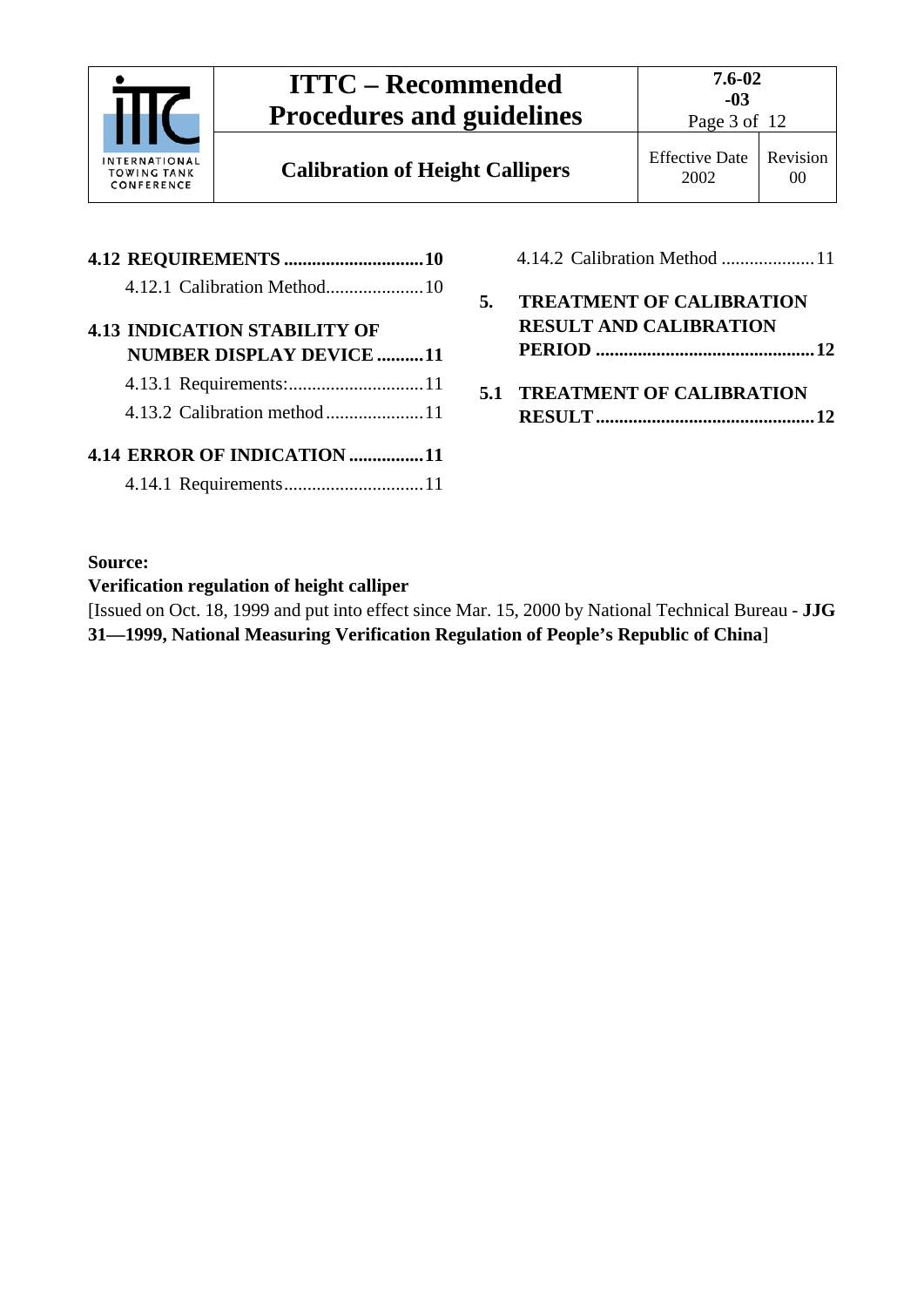

Page 4 of 12

**Calibration of Height Callipers** Effective Date

## **Calibration of Height Callipers**

#### <span id="page-3-0"></span>**1. PURPOSE**

This working instruction can be applied to the verification of height of new callipers, or to the calibration of callipers in service and after repair, with scale division values 0.01, 0.02, 0.05 mm, and 0.10 mm, and with a measuring range up to 1000mm.

#### <span id="page-3-1"></span>**2. INTRODUCTION**

A height calliper is a tool for measuring the mutual position of products above a surface and for precisely drawing lines. The main construction types are Vernier height calliper (Fig.1), electronic number display height calliper (Fig.2), dial indicator height calliper (Fig.3) and counting type dial indicator height calliper (Fig.4) respectively.

#### <span id="page-3-2"></span>**3. SUBJECT AND CONDITION OF CALIBRATION.**

Subject and Main Tools for Calibration of Height Calliper. The items and the main tools of the calibration for height callipers are listed in Table 1.

#### <span id="page-3-3"></span>3.1.1 Calibration Conditions

1. The room temperature must be in the range of  $(20\pm5)$ °C

- 2. The relative humidity of the room should not exceed 80%.
- <span id="page-3-4"></span>3.1.2 Time of the temperature balance during the calibration

Before the calibration, the calibrated height calliper, the measuring blocks and the other calibration tools must be kept on the levelling plate in the room to achieve temperature equilibrium, for no less than the times given in Table 2.



Fig. 1. Vernier height calliper: 1 foundation; 2 lining measuring foot; 3 Vernier; 4 height measuring feet; 5 final motion device; 6 fastening screw; 7 calliper frame; 8 main scale ruler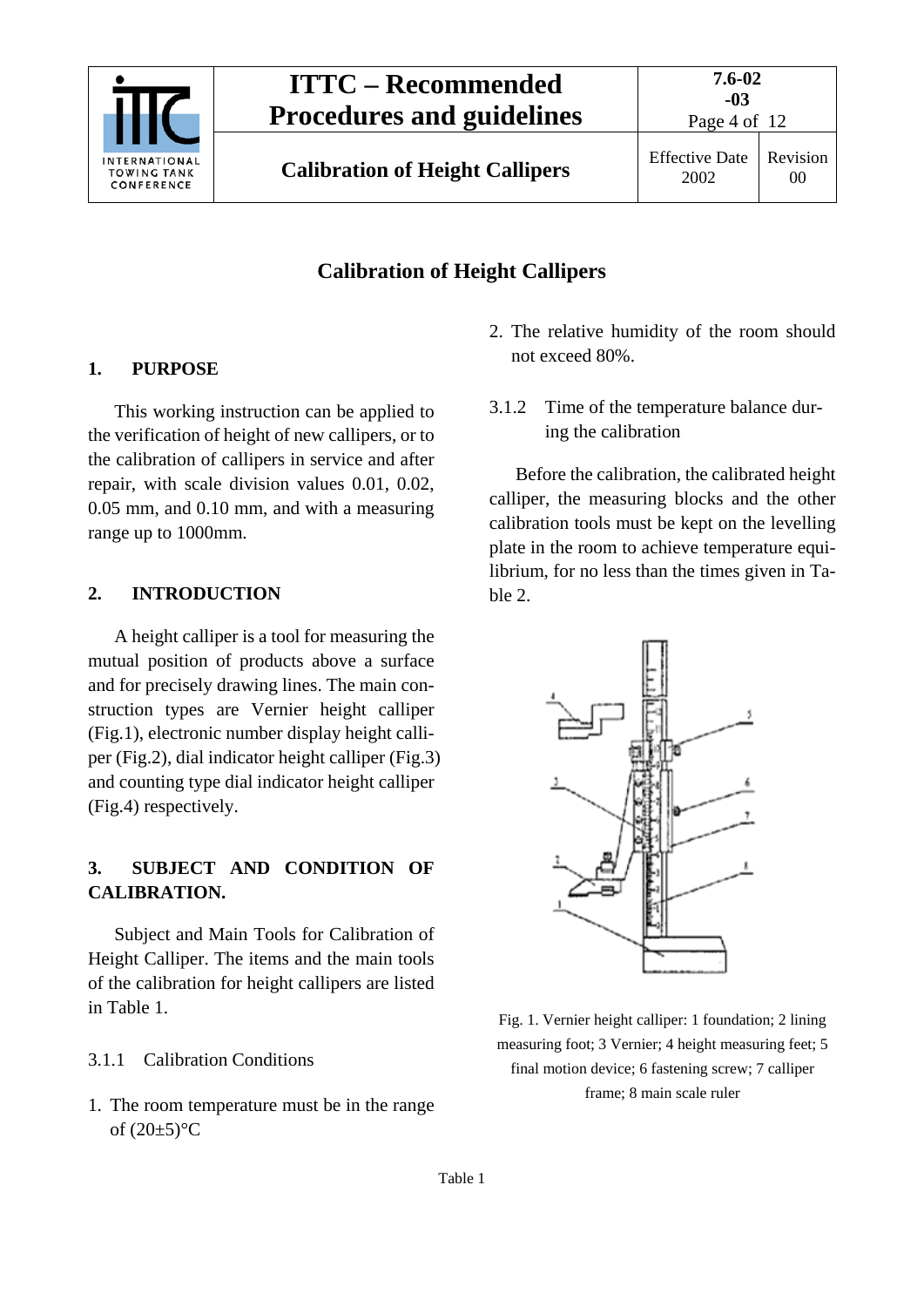

Page 5 of 12

**Calibration of Height Callipers** Effective Date

2002

Revision 00

| N <sub>o</sub>                                                                 | Item                                                                | Main calibration tools                                                        |            | Sort of calibration      |                  |
|--------------------------------------------------------------------------------|---------------------------------------------------------------------|-------------------------------------------------------------------------------|------------|--------------------------|------------------|
|                                                                                |                                                                     |                                                                               | <b>New</b> | In ser-                  | After            |
|                                                                                |                                                                     |                                                                               | prod-      | vice                     | re-              |
|                                                                                |                                                                     |                                                                               | uct        |                          | pair             |
| 1                                                                              | Exterior                                                            |                                                                               | $\! + \!$  | $\boldsymbol{+}$         | $\! + \!$        |
| $\overline{2}$                                                                 | Relationship among parts                                            |                                                                               | $\! + \!$  | $\qquad \qquad +$        | $\! + \!$        |
| 3                                                                              | Mutual positions among parts                                        | Plug gauge                                                                    |            | $\overline{\phantom{a}}$ | $\boldsymbol{+}$ |
| $\overline{4}$                                                                 | Width & its difference of scale<br>mark                             | Tool microscope                                                               | $+$        |                          |                  |
| 5                                                                              | Surface roughness of foot                                           | Sample block for compari-                                                     | $+$        |                          | $^{+}$           |
|                                                                                | measuring plane and founda-<br>tion working plane                   | son of surface roughness                                                      |            |                          |                  |
| 6                                                                              | Cutting edge thickness of lin-<br>ing measuring foot                | Plug gauge or tool micro-<br>scope                                            | $^{+}$     | $^{+}$                   | $^{+}$           |
| 7                                                                              | Accuracy of foot measuring<br>plane and foundation working<br>plane | Zero & first class tool edge<br>ruler                                         | $+$        | $+$                      | $^{+}$           |
| 8                                                                              | Size tolerance between two                                          | Micrometer, micrometer cal-                                                   |            |                          |                  |
|                                                                                | measuring planes of height                                          | liper with error allowance                                                    | $+$        | $+$                      | $+$              |
|                                                                                | measuring feet                                                      | $0.001$ mm                                                                    |            |                          |                  |
| 9                                                                              | Parallelism of foot measuring                                       | First class levelling plane,                                                  | $+$        | $\ddot{}$                | $^{+}$           |
|                                                                                | plane against foundation work-                                      | dial test indicator with scale                                                |            |                          |                  |
|                                                                                | ing plane at same flat surface                                      | division value 0.002mm                                                        |            |                          |                  |
| 10                                                                             | Correctness of zero position                                        | First class levelling plane                                                   | $+$        | $+$                      | $+$              |
| 11                                                                             | Tolerance of indication                                             | Third class or sixth grade<br>measuring block, first class<br>levelling plane | $+$        | $^{+}$                   |                  |
| 12                                                                             | Indication stability of number<br>display device                    |                                                                               | $+$        | $+$                      | $^{+}$           |
| 13                                                                             | Error of indication                                                 | Third class or sixth grade<br>measuring block, first class<br>levelling plane | $+$        | $+$                      | $^{+}$           |
| Note: "+"means calibration must be done; "-" means calibration may not be done |                                                                     |                                                                               |            |                          |                  |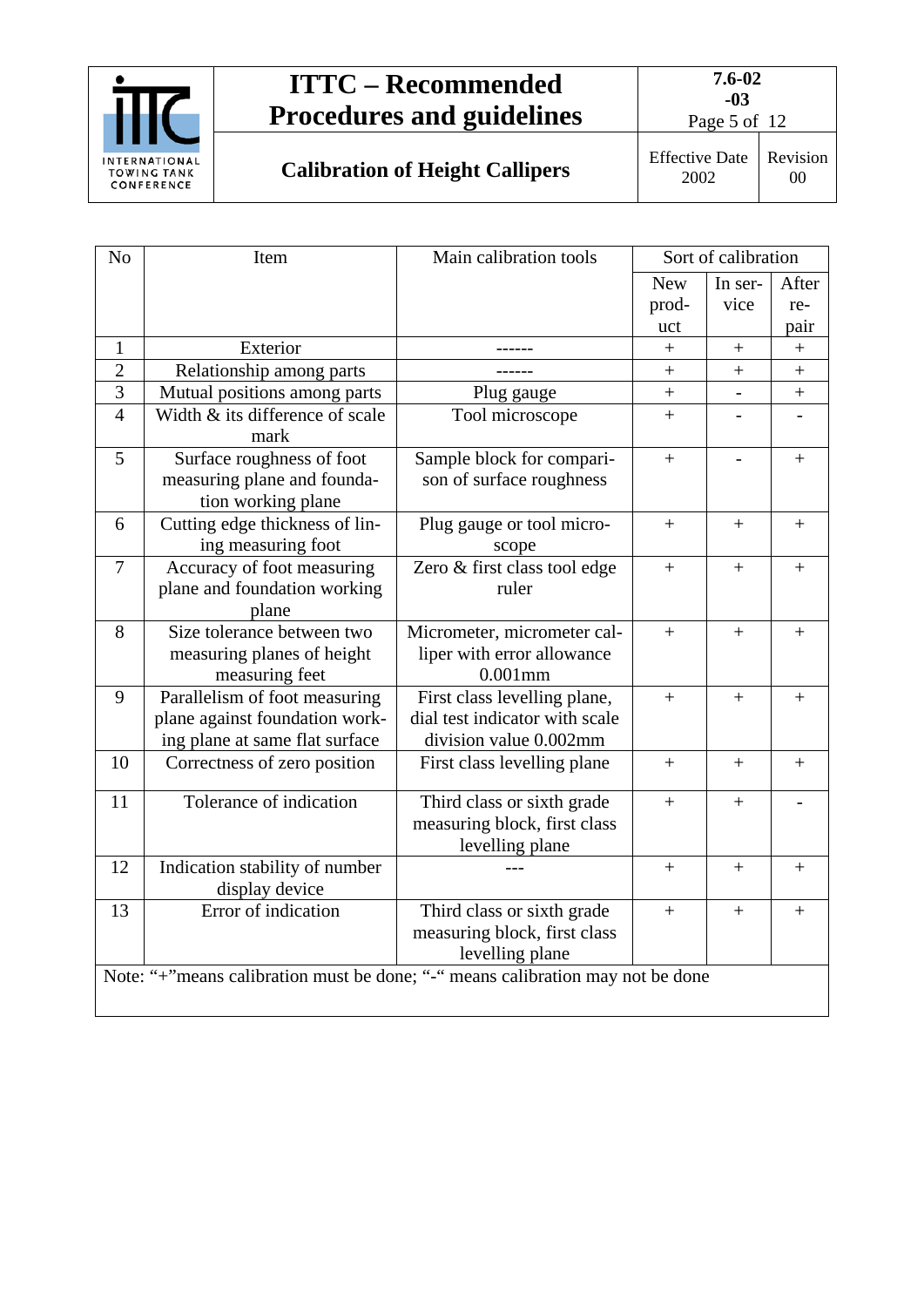

### <span id="page-5-0"></span>**4. TECHNICAL REQUIREMENTS AND CALIBRATION METHOD**

#### <span id="page-5-2"></span><span id="page-5-1"></span>**4.1 Exterior**

#### 4.1.1 Requirements

The cladding material on the surface of the height calliper should be well distributed. The scale mark and the counter should be clear. The watch glass should be transparent and clear. The height calliper should not have any rust, mechanical damage, plating layer damage, obvious scoring, any visible line breaks or uneven thickness, and any other fault which affects its exterior quality.



Fig.2. Electronic number display height calliper: 1 foundation; 2 lining measuring foot; 3 calliper frame; 4 final motion device; 5 raster scale ruler; 6 zero clearing button; 7 number display device; 8 fastening screw

The name of the manufacturer or the trademark, the scale division value, the sign of and the production serial number should be marked on the calliper.

The height calliper in service and after repair should not have any exterior fault which affects its accuracy.

#### <span id="page-5-3"></span>4.1.2 Calibration Method

Observed visually.



Fig.3 Dial indicator height calliper: 1 foundation; 2 lining measuring foot; 3 calliper frame; 4 final motion device; 5 dial indicator; 6 millimetre reading area; 7 main scale ruler

Table 2

| Measuring         | Time for temperature equi-     |
|-------------------|--------------------------------|
| range (mm)        | librium (h) on levelling plate |
| $300$             | 10                             |
| $>300 \sim 500$   | 1.5                            |
| $> 500 \sim 2000$ | 20                             |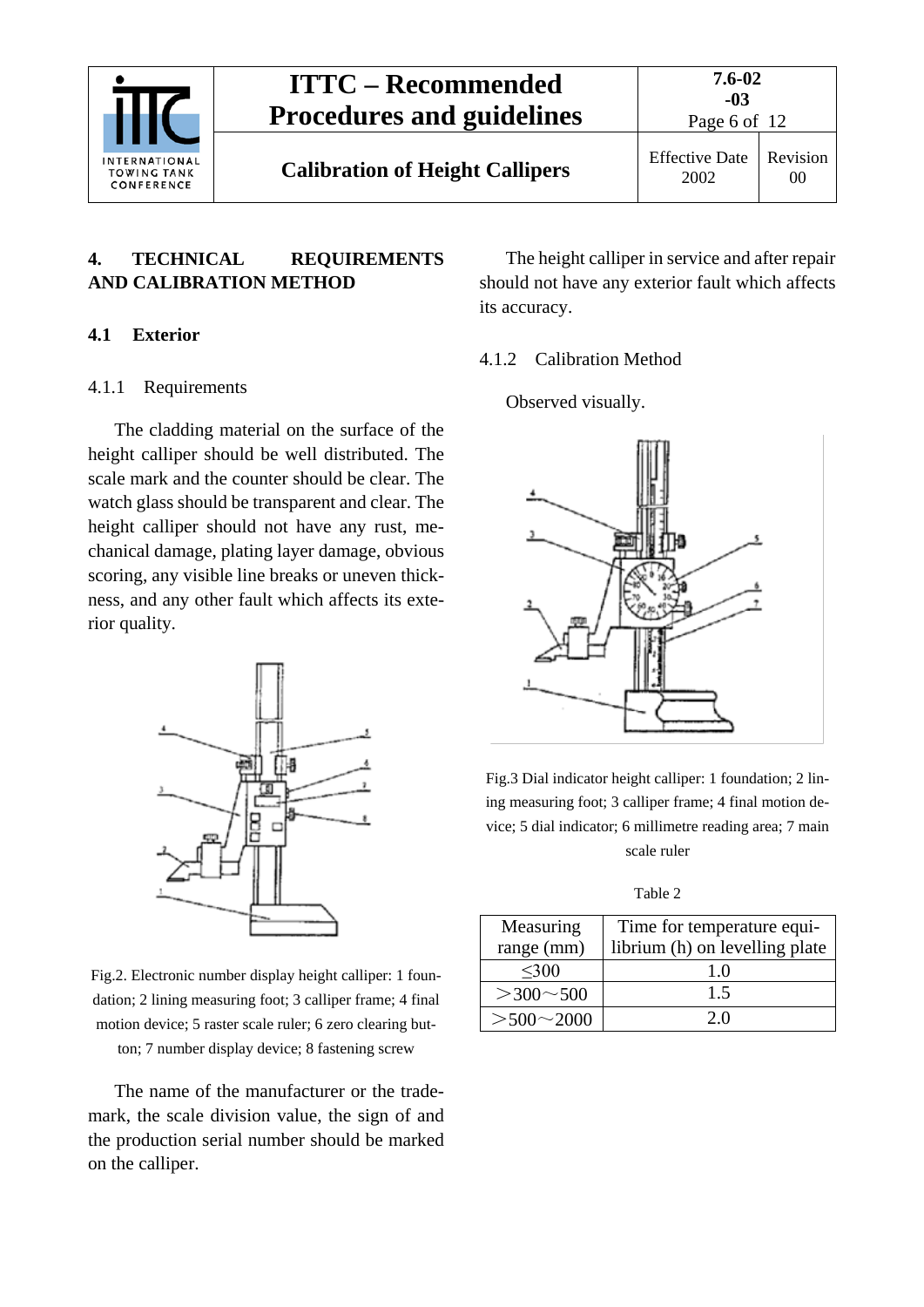

# **Calibration of Height Callipers** Effective Date

**7.6-02**



Fig. 4. Counting type dial indicator height calliper: 1 foundation; 2 lining measuring foot; 3 dial indicator; 4 calliper frame; 5 fastening handle; 6 millimetre counter; 7 zero clearing button

#### <span id="page-6-1"></span><span id="page-6-0"></span>**4.2 Relationship among parts**

#### 4.2.1 Requirements

It should be possible to move the calliper frame steadily against the calliper body by hand without any seizure or falling under its own weight. The number display should be clear and fine without any blank spots, or unsteadiness. The functions of the buttons should work reliable and steadily.

The fastening screw should work reliably. The idle movement of the final motion device should not exceed one-quarter and one-half circle.

#### <span id="page-6-2"></span>4.2.2 Calibration Method

Observed visually and tested by hand.

#### <span id="page-6-4"></span><span id="page-6-3"></span>**4.3 Mutual positions among parts**

#### 4.3.1 Requirements

The distance between the scale mark surface edge of the Vernier and the scale mark surface of the main scale ruler should not exceed 0.3mm.

The tip of the pointer hand of the dial indicator should cover  $30\% \sim 80\%$  of the shorter mark length. The gap between the tip of the pointer hand and the surface of the scale mark should not exceed the values given in Table 3.

Table 3 (mm)

| Scale divi-<br>sion value | Gap between the tip of the<br>pointer hand and scale mark<br>surface |
|---------------------------|----------------------------------------------------------------------|
| 0.01, 0.02                | 07                                                                   |
| በ በ5                      |                                                                      |

#### <span id="page-6-5"></span>4.3.2 Calibration Method:

Observed visually or calibrated with the comparison method using a plug gauge.

#### <span id="page-6-7"></span><span id="page-6-6"></span>**4.4 scale mark width and difference**

#### 4.4.1 Requirements

The width and the width differences between the scale marks for the main scale ruler and the Vernier of the Vernier height calliper should not exceed the values shown in Table 4.

The width of the main scale ruler mark for the dial indicator height calliper and the scale mark for the dial indicator, as well as the width of the tip end for the point hand should be 0.10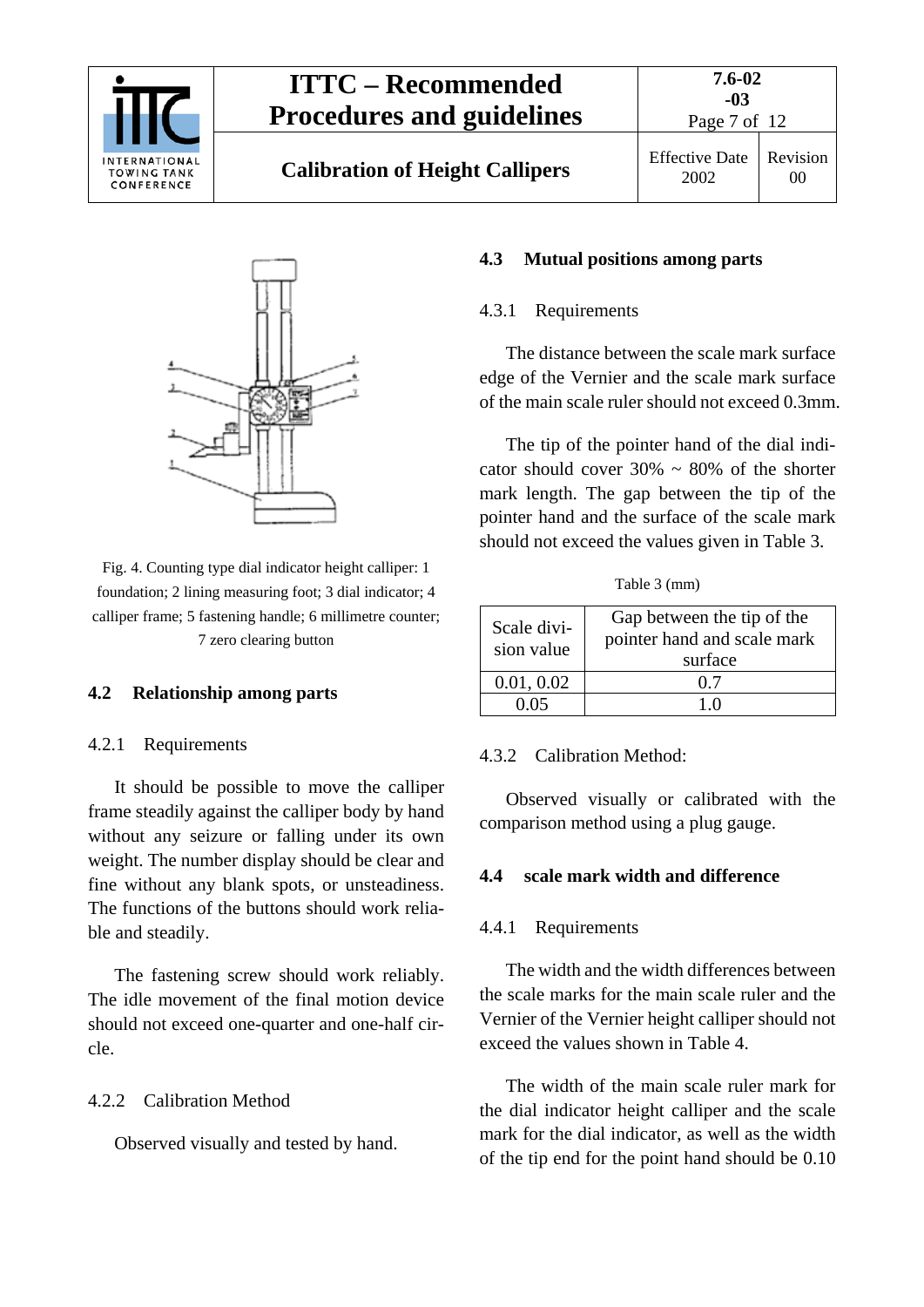

 $\sim$  0.20mm. The difference of the width should be no larger than 0.04mm.

| Table 4 (mm) |  |
|--------------|--|
|--------------|--|

| Scale divi-<br>sion value | Width of<br>scale mark | Width differ-<br>ence of scale |
|---------------------------|------------------------|--------------------------------|
|                           |                        | mark                           |
| 0.02                      |                        | 0.02                           |
| 0.05                      | $0.08 - 0.18$          | 0.03                           |
| 0 10                      |                        | 0 05                           |

## <span id="page-7-0"></span>4.4.2 Calibration Method

The calibration can be made by use of a tool microscope. At least three of the lines of the main scale ruler, the Vernier and the dial indicator, should be selectively calibrated. The width difference of the mark should be determined as the difference between the maxima and minima of the calibrations.

## <span id="page-7-1"></span>**4.5 Surface Roughness of Foot Measuring Plane and Foundation Working Plane**

## <span id="page-7-2"></span>4.5.1 Requirements:

The values in Table 5 should not be exceeded.

| Scale division | Surface roughness $R_a(\mu m)$ |            |  |
|----------------|--------------------------------|------------|--|
| value (resolu- | Measuring                      | Working    |  |
| $tion)$ (mm)   | plane of                       | plane of   |  |
|                | measuring                      | foundation |  |
|                | feet                           |            |  |
| 0.01, 0.02     | 0.2                            | 0.4        |  |
| 0.05, 0.10     | $\overline{A}$                 |            |  |

#### Table 5

#### <span id="page-7-3"></span>4.5.2 Calibration Method:

Calibration may be carried out using a sample block for the comparison of the surface roughness.

### <span id="page-7-4"></span>**4.6 Cutting Edge Thickness of Lining Measuring Foot**

### <span id="page-7-5"></span>4.6.1 Requirement

The cutting edge thickness of the lining measuring foot should be  $(0.15 \pm 0.05)$  mm.

### <span id="page-7-6"></span>4.6.2 Calibration Method

Calibration may be carried out by the use of a tool microscope or a plug gauge, when placed on a levelling plate.

### <span id="page-7-7"></span>**4.7 Flatness of the Foot Measuring Plane and the Foundation Working Plane**

### <span id="page-7-8"></span>4.7.1 Requirements

The values shown in Table 6 should not be exceeded.

| Flatness of    | Flatness of |
|----------------|-------------|
| Measuring      | working     |
| plane of meas- | plane of    |
| uring feet     | foundation  |
| 0.003          | 0.005       |
| 0.004          | 0.006       |
|                |             |
|                |             |

Table 6 (mm)

Note: This cannot be considered within the area of 1 mm from the edge of the foundation profile. Hollow on the working plane is allowed.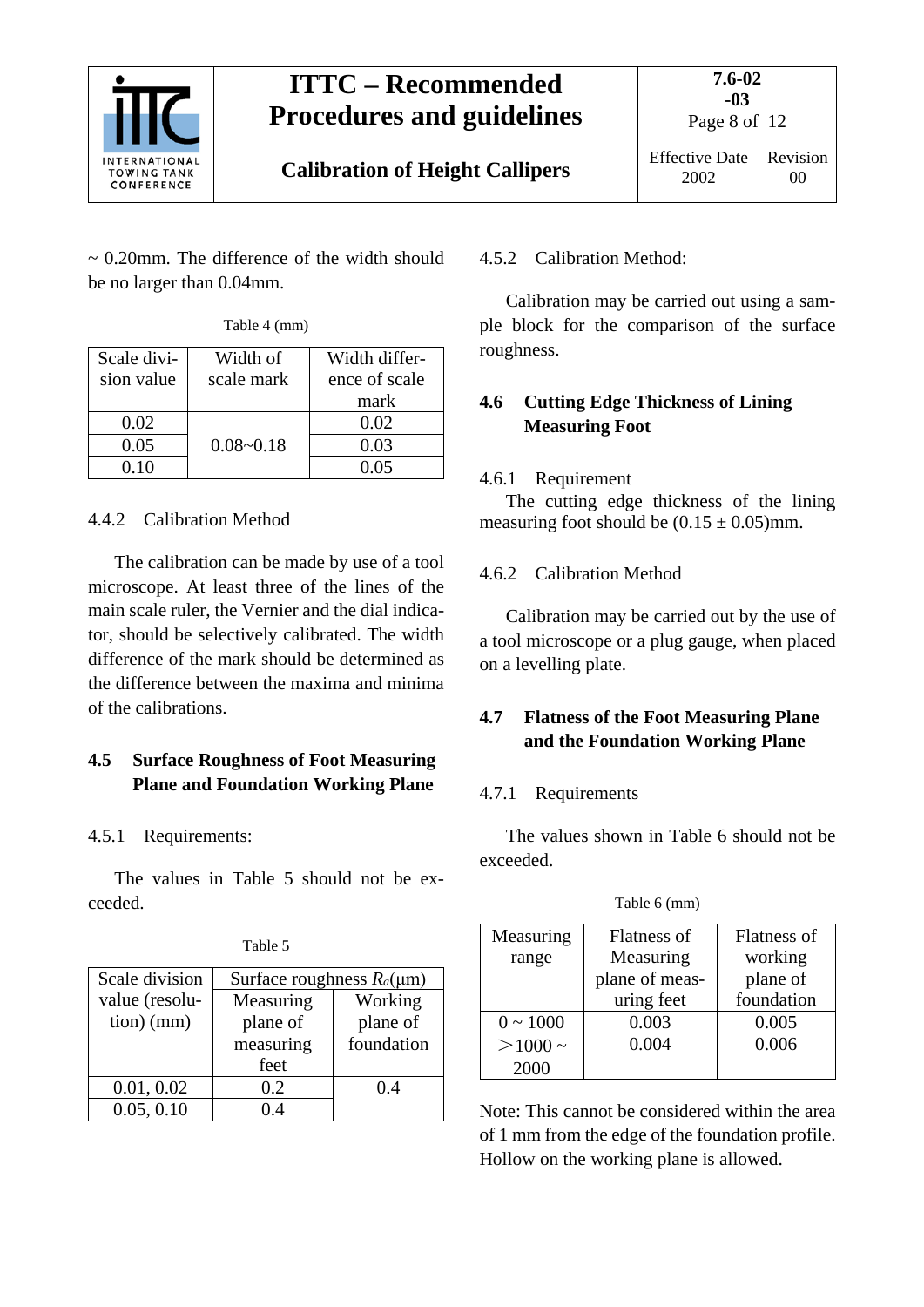

#### <span id="page-8-0"></span>4.7.2 Calibration Method

The foot measuring plane and the foundation working plane can be calibrated by use of zero or first class tool edge rulers using the light test method. The calibration can be made at the positions of the long edge, the short edge and the diagonal for the foot measuring plane and the foundation working plane. The flatness can be determined on the basis of the gaps from all the directions. When gaps appear in all the calibrated directions, and are all in the middle position or all at the end edge, the maximum gap at one direction should be taken as the flatness. When some of the gaps are in the middle position and the others are at the end edge, the sum of both the maximum gaps in the middle position and at the end edge should be taken as the flatness.

### <span id="page-8-1"></span>**4.8 Size Tolerance Between Two Measuring Planes of Height Measuring Feet**

#### <span id="page-8-2"></span>4.8.1 Requirements

The working size of the height calliper measuring foot should be an integral number of mm for a new calliper. For callipers in service and after repair, it is allowed to be the integral number of their scale division value. The size tolerance between two measuring planes of height measuring feet should not exceed the values written in Table 7.

#### <span id="page-8-3"></span>4.8.2 Calibration Method

The working size deviation of the height measuring foot can be calibrated by use of a micrometer. The size tolerance between two measuring planes of the height measuring feet can be calibrated by use of a micrometer calliper with error allowance 0.001mm. The size tolerance can be obtained from the difference between the maximum and the minimum sizes.

Table 7 (mm)

| Scale divi- | Working size   | Size tolerance |  |
|-------------|----------------|----------------|--|
| sion Value  | deviation of   | between two    |  |
| (resolu-    | height measur- | measuring      |  |
| tion)       | ing foot       | planes of      |  |
|             |                | height meas-   |  |
|             |                | uring feet     |  |
| 0.01, 0.02  | $\pm 0.01$     | 0.003          |  |
| 0.05        | $\pm 0.02$     | 0.005          |  |
| 0.10        | $\pm 0.03$     | 0.010          |  |

### <span id="page-8-4"></span>**4.9 Parallelism of Foot Measuring Plane Against Foundation Working Plane at Same Flat Surface**

#### <span id="page-8-5"></span>4.9.1 Requirements:

The values in Table 8 should not be exceeded.

Table 8 (mm)

| Scale division | Parallelism of foot meas- |  |
|----------------|---------------------------|--|
| value (resolu- | uring plane against foun- |  |
| tion)          | dation working plane at   |  |
|                | same flat surface         |  |
| 0.01, 0.02     | 0.005                     |  |
| 0.05, 0.10     | 0.010                     |  |

#### <span id="page-8-6"></span>4.9.2 Calibration Method

The calliper frame should be moved until the measuring plane touches the levelling plane normally, while the height calliper is kept on the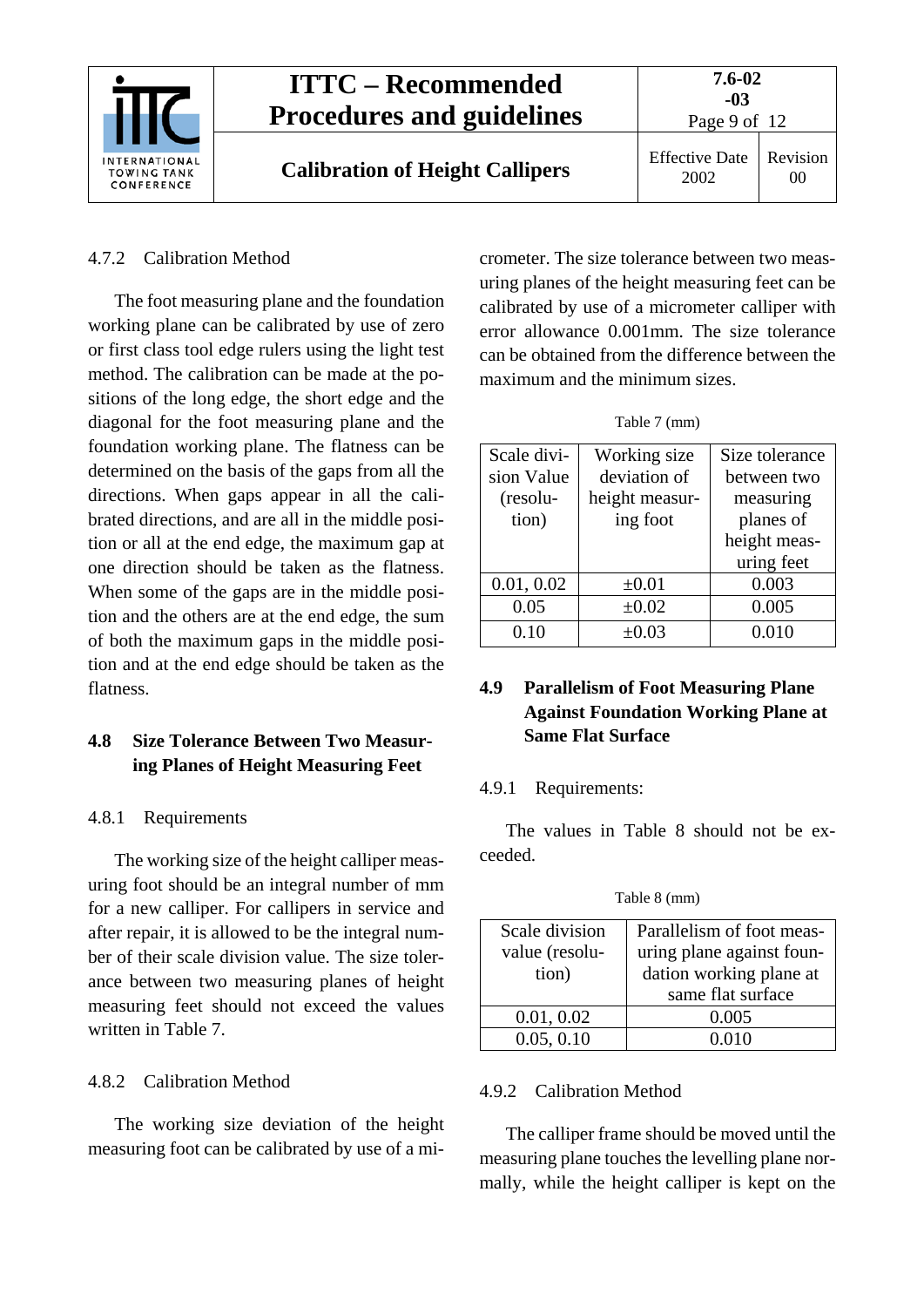

first levelling plane. The calibration can be carried out by use of a dial test indicator with scale division value 0.002mm, as shown in Figure 5.



Fig. 5. 1 dial test indicator; 2 levelling plane

#### <span id="page-9-1"></span><span id="page-9-0"></span>**4.10 Correctness of Zero Position**

#### 4.10.1 Requirements

The "zero" and the "end" marks on the Vernier should coincide with the relevant marks on the main scale ruler when the foot measuring plane is touching the levelling plane. The limit deviation of the degree of coincidence is listed in Table 9.

| Scale di- | Degree of    | Degree of coin- |
|-----------|--------------|-----------------|
| vision    | coincidence  | cidence of tail |
| value     | of zero mark | mark            |
| 0.02      | ±0.005       | $\pm 0.010$     |
| 0.05      | ±0.005       | $\pm 0.020$     |
| 0.10      | $\pm 0.010$  | $\pm 0.030$     |

Table 9 (mm)

The pointer hand of the dial indicator should be directly in the upwards position, when the foot-measuring plane touches the levelling plane. At the same time the distance of the millimetre reading area and the "zero" mark of the main scale ruler should not be bigger than the mark width and the coincidence of both the marks should not be bigger than the half the mark width.

#### <span id="page-9-2"></span>4.10.2 Calibration Method

The calliper frame is moved until the foot measuring plane touches normally the levelling plane (if the calliper has a final motion device, it should be used) while the height calliper is kept on the levelling plane. Then it can be observed visually and if necessary, calibrated by use of a tool microscope at two conditions of the frame, that is fastened and unfastened.

#### <span id="page-9-4"></span><span id="page-9-3"></span>**4.11 Tolerance of Indication**

#### **4.12 Requirements**

The tolerance of indication for the height Vernier calliper and the dial indicator height calliper should not exceed half of the scale division value. That of the height calliper with the number display device should not exceed 0.01mm.

#### <span id="page-9-5"></span>4.12.1 Calibration Method

The frame should be put at any random position under the same condition so that the measuring plane of the measuring foot can repeatedly touch the measuring block or the levelling plane ten times, the values should be read. The tolerance of indication can be obtained from the difference of the maximum and the minimum readings.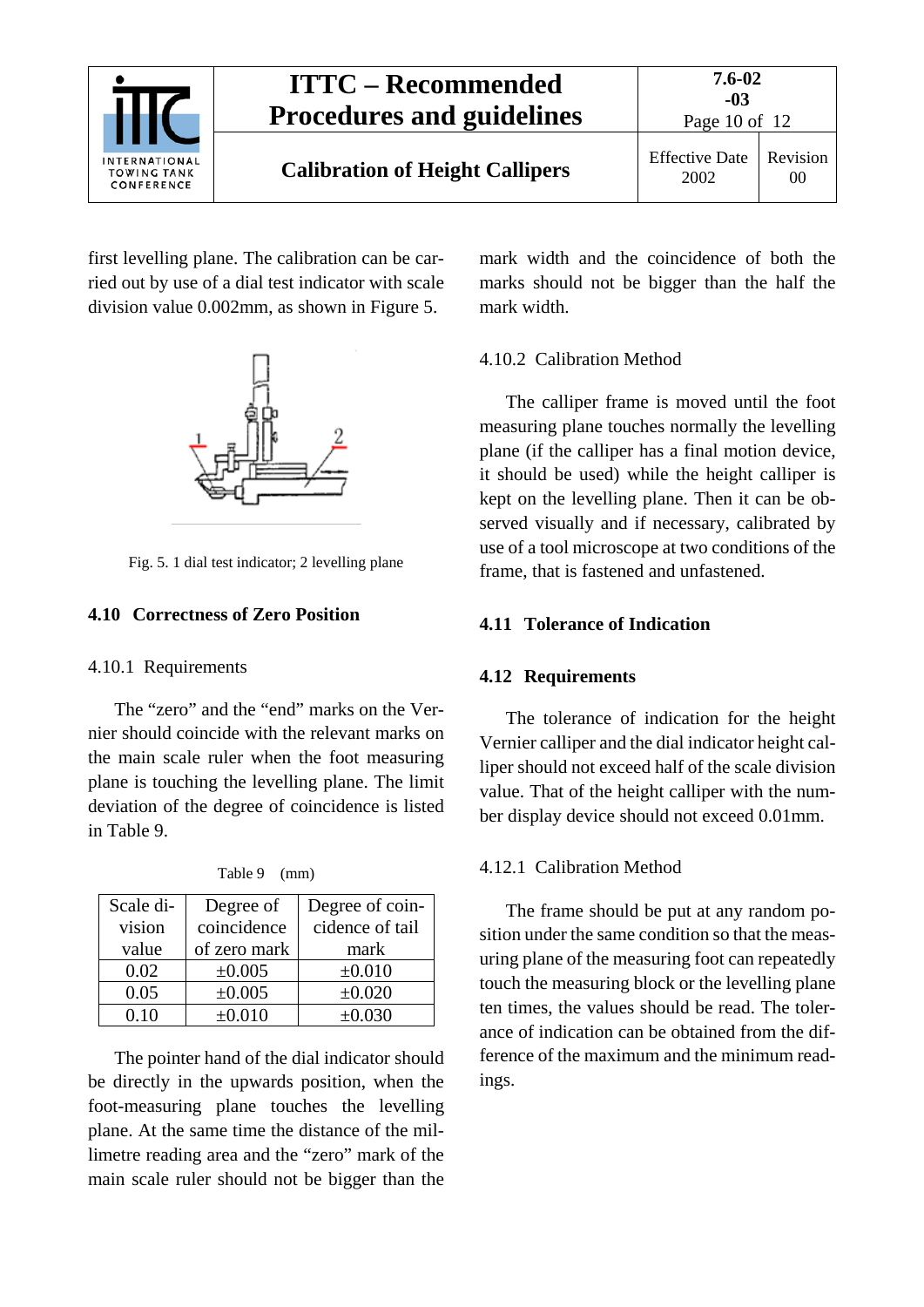

**Calibration of Height Callipers** Effective Date

Page 11 of 12

## <span id="page-10-0"></span>**4.13 Indication Stability of Number Display Device**

## <span id="page-10-1"></span>4.13.1 Requirements:

The indication should not exceed 0.01mm within one hour.

## <span id="page-10-2"></span>4.13.2 Calibration method

The display can be calibrated visually. The change in the displayed value within one hour should not exceed the values below in Table 10, with the frame fastened at any position in the measuring range.

|                 | Scale division value (resolu- |            |            |
|-----------------|-------------------------------|------------|------------|
| measuring       | tion)                         |            |            |
| range           | 0.01, 0.02                    | 0.05       | 0.10       |
|                 | Indication error              |            |            |
| $0 \sim 150$    | $\pm 0.02$                    | $\pm 0.05$ | $\pm 0.10$ |
| $>150 \sim 200$ | $\pm 0.03$                    | $\pm 0.05$ | $\pm 0.10$ |
| $>200 \sim 300$ | $\pm 0.04$                    | $\pm 0.08$ | $\pm 0.10$ |
| $>300 \sim 500$ | $\pm 0.05$                    | $\pm 0.08$ | $\pm 0.10$ |
| $>$ 500 $\sim$  | $\pm 0.07$                    | $\pm 0.10$ | $\pm 0.15$ |
| 1000            |                               |            |            |
| >1000           | $\pm 0.10$                    | $\pm 0.15$ | $\pm 0.20$ |
| 1500            |                               |            |            |
| >1500           | $\pm 0.14$                    | $\pm 0.20$ | $\pm 0.25$ |
| 2000            |                               |            |            |

Table 10 (mm)

## <span id="page-10-4"></span><span id="page-10-3"></span>**4.14 Error of Indication**

### 4.14.1 Requirements

The indication error should not exceed the values shown in Table 10.

### <span id="page-10-5"></span>4.14.2 Calibration Method

A third class measuring block or a sixth grade-measuring block should be put on a first class levelling plane for the calibration. For height callipers with a measuring range of 300 mm, at least three calibrated points should be well-distributed, for instance, the calibrated points might be 101.3, 201.6 and, 291.9 or 101.2, 201.5 and 291.8, for a measuring length of 0 to 300 mm. For height callipers with a measuring range beyond 300 mm, at least six calibrated points should be well distributed, for instance, the calibrated points might be 80.0, 161.3, 240.0, 321.6, 400.0, and 491.9 or 80.0, 161.2, 240.0, 321.5, 400.0, and 491.8, for a measuring length of 0 to 500 mm. The number of points can be increased on basis of the actual condition.



Fig. 6: 1 measuring block; 2 levelling plane

During the calibration, the measuring foot should be put to the position of the maximum length that can be reached. Every point should be calibrated at two positions, using the inside and outside of the measuring foot, as shown in Figure 6 (a).

For the lining measuring foot the calibration can be only carried out at a position, shown in Figure 6 (b). The calibration should be carried